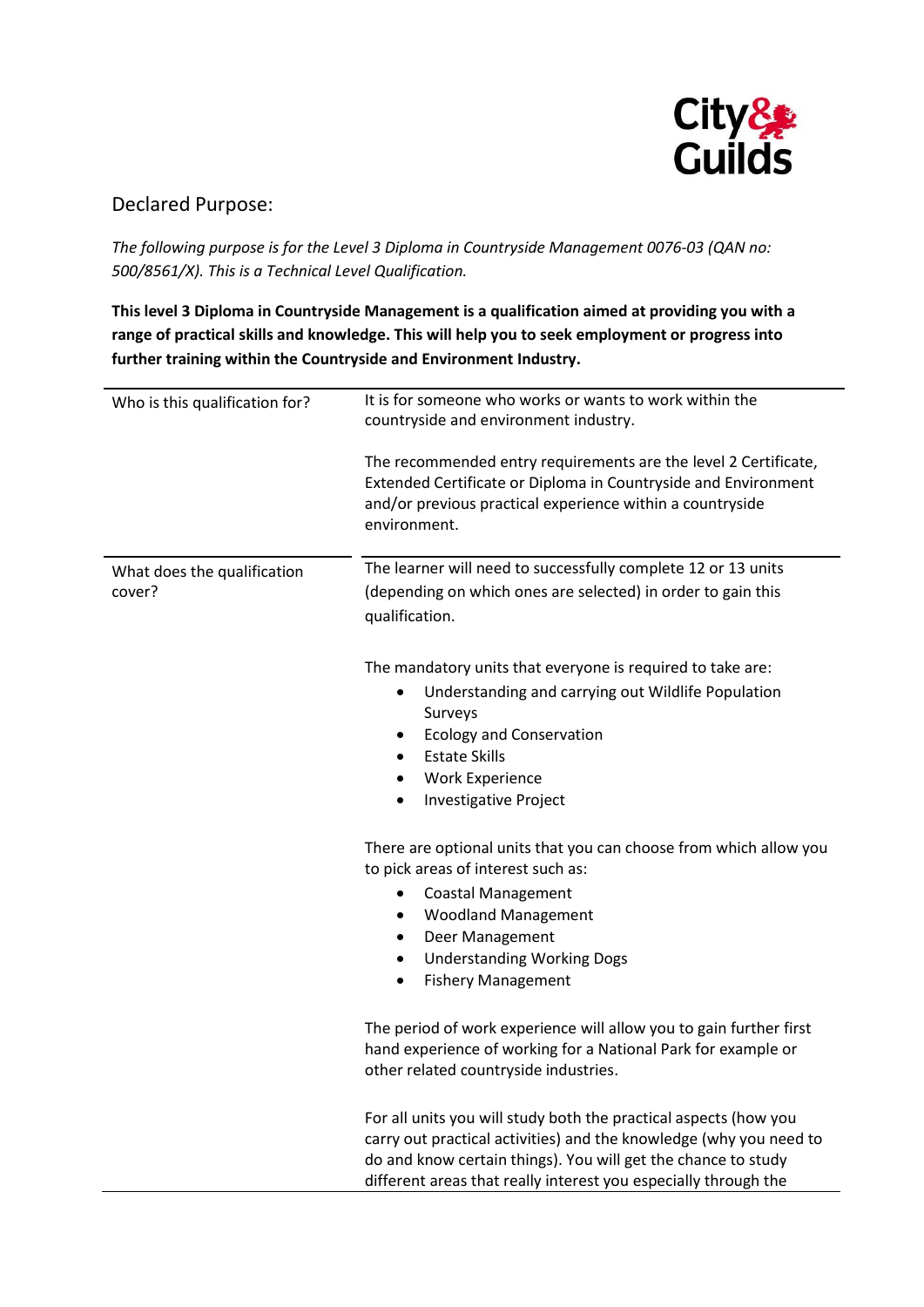investigative project.

|                                                                                                      | The Diploma is part of a larger suite of Countryside Management<br>qualifications, and is broadly equivalent to two A Levels (two-thirds<br>of a full time curriculum). The qualification provides a significant<br>proportion of skills and knowledge for progression into a number<br>of employment opportunities, but it can also be taken alongside<br>another relevant qualification such as an A Level in Biology,<br>Business or other related subject. |
|------------------------------------------------------------------------------------------------------|----------------------------------------------------------------------------------------------------------------------------------------------------------------------------------------------------------------------------------------------------------------------------------------------------------------------------------------------------------------------------------------------------------------------------------------------------------------|
|                                                                                                      | The qualification has been developed in conjunction with industry,<br>and with the support of Lantra, the Sector Skills Council for the<br>Land-based Sector to ensure that it equips learners with the right<br>skills and knowledge to be able to gain employment either directly<br>or following further studies.                                                                                                                                           |
|                                                                                                      | You may want to progress onto an Extended Diploma by taking<br>about 6 more units.                                                                                                                                                                                                                                                                                                                                                                             |
| What opportunities are there for<br>employment or progression after<br>I have finished studying this | The qualification allows you to move into employment.<br>You might apply to work as a:<br><b>Estate Manager</b><br>٠                                                                                                                                                                                                                                                                                                                                           |
| qualification?                                                                                       | Assistant Game keeper<br>٠<br>Assistant Fisheries Manager<br>٠                                                                                                                                                                                                                                                                                                                                                                                                 |
|                                                                                                      | Park Ranger<br>٠                                                                                                                                                                                                                                                                                                                                                                                                                                               |
|                                                                                                      | <b>Technical Advisor/Consultant</b><br>٠                                                                                                                                                                                                                                                                                                                                                                                                                       |
|                                                                                                      | Habitat Manager<br>٠                                                                                                                                                                                                                                                                                                                                                                                                                                           |
|                                                                                                      | <b>Water Bailiff</b>                                                                                                                                                                                                                                                                                                                                                                                                                                           |
|                                                                                                      | <b>Environment Officer</b>                                                                                                                                                                                                                                                                                                                                                                                                                                     |
|                                                                                                      | You may wish to progress onto an Advanced Apprenticeship in<br><b>Environmental Conservation or Game and Wildlife Management,</b><br>which allows you to combine working for a Wildlife Trust or estate,<br>or a similar job, and typically attending one day a week at College<br>or with a Training Provider.                                                                                                                                                |
|                                                                                                      | You might want to go on to Higher Education. The following Higher<br>Education Institutes recognise that this qualification fulfils the<br>requirements for entry onto a range of HE programmes (in its own<br>right or alongside another Level 3 qualification, such as an A Level):                                                                                                                                                                          |
|                                                                                                      | Harper Adams University                                                                                                                                                                                                                                                                                                                                                                                                                                        |
|                                                                                                      | Aberystwyth university                                                                                                                                                                                                                                                                                                                                                                                                                                         |
|                                                                                                      | Kingston Maurward College                                                                                                                                                                                                                                                                                                                                                                                                                                      |
|                                                                                                      | You can go on to study subjects such as:                                                                                                                                                                                                                                                                                                                                                                                                                       |
|                                                                                                      | Countryside Management Degree (BSc)                                                                                                                                                                                                                                                                                                                                                                                                                            |
|                                                                                                      | <b>Countryside Conservation Degree (BSc)</b>                                                                                                                                                                                                                                                                                                                                                                                                                   |
|                                                                                                      | Marine Ecology and Conservation Foundation Science Degree                                                                                                                                                                                                                                                                                                                                                                                                      |